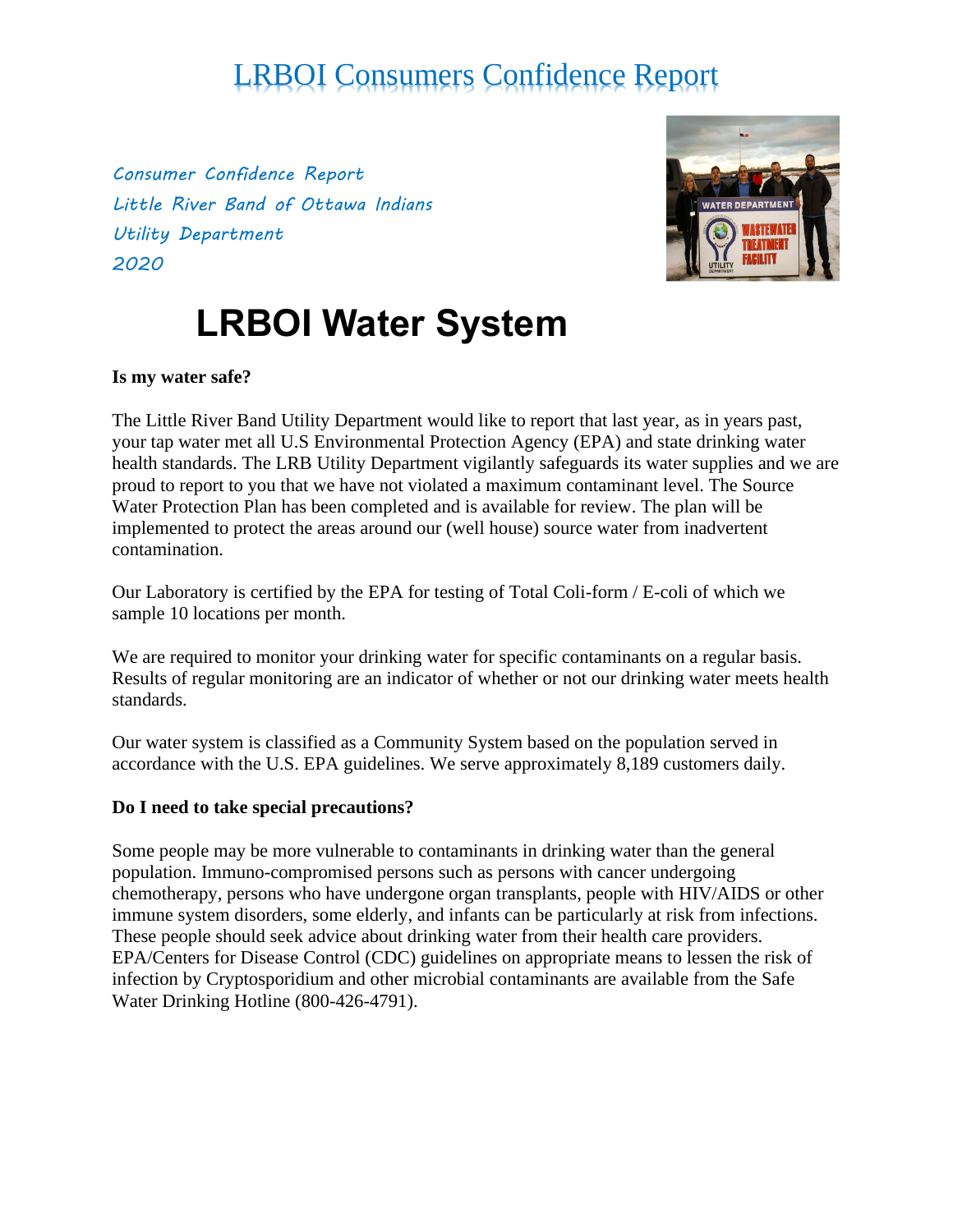#### **Where does my water come from?**

The Water Distribution is supplied by two source wells located in Aki Madiziwiin with a 250,000-gallon spheroid storage tower, adjacent to the Justice Center, on M-22. These wells can supply over 700,000 gallons of water a day! An estimated average daily use is currently 70,166 gallons per day. The distribution system consists of PVC, HDPE and Ductile Iron piping in various sizes. The level of water in the storage tower, which supplies the needed water pressure to your household or business, is controlled by radio telemetry. The Water Storage Tower is monitored by our staff for needed level changes due to seasonal, fire related emergencies and/or maintenance concerns.

#### **Source water assessment and its availability**

A source water assessment was completed by the Inter-Tribal Council of Michigan Environmental Services Division, 3601 Mackinaw Trail, Sault Ste. Marie, MI. in October of 2002. An updated source water protection plan has been completed by the I.T.C. and the LRB Natural Resources Department as previously mentioned and is available for review.

#### **Why are there contaminants in my drinking water?**

The sources of drinking water (both tap water and bottled water) include rivers, lakes, streams, ponds, reservoirs, springs, and wells. As water travels over the surface of the land or through the ground, it dissolves naturally-occurring minerals and, in some cases, radioactive material, and can pick up substances resulting from the presence of animals or from human activity. Microbial contaminants, such as viruses and bacteria that may come from sewage treatment plants, septic systems, agricultural livestock operations and wildlife. Inorganic contaminants, such as salts and metals, which can be naturally-occurring or result from urban storm water runoff, industrial, or domestic wastewater discharges, oil and gas production, mining, or farming. Pesticides and herbicides, which may come from a variety of sources such as agriculture, urban storm water runoff and residential uses. Organic Chemical Contaminants, including synthetic and volatile organic chemicals, which are by-products of industrial processes and petroleum production, and can also come from gas stations, urban storm water runoff and septic systems. Radioactive contaminants, which can be naturally-occurring or be the result of oil and gas production and mining activities. In order to ensure that tap water is safe to drink, EPA prescribes regulations that limit the amount of certain contaminants in water provided by public water systems. The Food and Drug Administration (FDA) regulations establish limits for contaminants in bottled water which must provide the same protection for the public health.

The Utility Department has tested for various contaminants since the previous CCR from July 1st, 2019. Contaminants detected along with their detection level are in this report. Samples tested for other contaminants were "not detected" in your drinking water!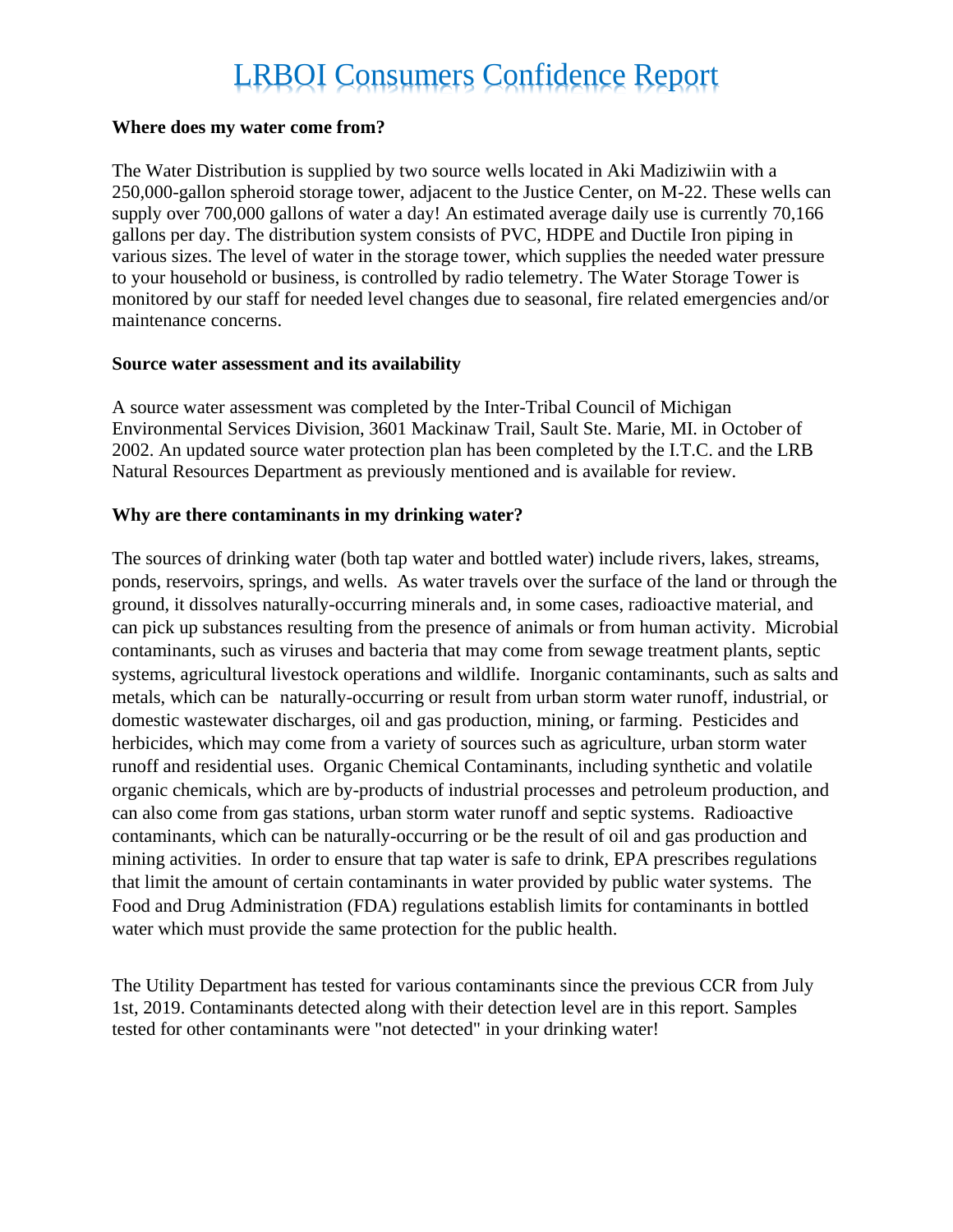#### **How can I get involved?**

#### Water Conservation Tips

Did you know that the average U.S. household uses approximately 400 gallons of water per day or 100 gallons per person per day? Luckily, there are many low-cost and no-cost ways to conserve water. Small changes can make a big difference - try one today and soon it will become second nature.

- Take short showers a 5-minute shower uses 4 to 5 gallons of water compared to up to 50 gallons for a bath.
- Shut off water while brushing your teeth, washing your hair and shaving can save up to 500 gallons a month.
- Use a water-efficient showerhead. They're inexpensive, easy to install, and can save you up to 750 gallons a month.
- Run your clothes washer and dishwasher only when they are full. You can save up to 1,000 gallons a month.
- Water plants only when necessary.
- Fix leaky toilets and faucets. Faucet washers are inexpensive and take only a few minutes to replace. To check your toilet for a leak, place a few drops of food coloring in the tank and wait. If it seeps into the toilet bowl without flushing, you have a leak. Fixing it or replacing it with a new, more efficient model can save up to 1,000 gallons a month.
- Adjust sprinklers so only your lawn is watered. Apply water only as fast as the soil can absorb it and during the cooler parts of the day to reduce evaporation.
- Teach your kids about water conservation to ensure a future generation that uses water wisely. Make it a family effort to reduce next month's water bill!
- Visit [www.epa.gov/watersense](http://www.epa.gov/watersense) for more information.

#### **Source Water Protection Tips**

Protection of drinking water is everyone's responsibility. You can help protect your community's drinking water source in several ways:

- Eliminate excess use of lawn and garden fertilizers and pesticides they contain hazardous chemicals that can reach your drinking water source.
- Pick up after your pets.
- If you have your own septic system, properly maintain your system to reduce leaching to water sources or consider connecting to a public water system.
- Dispose of chemicals properly; take used motor oil to a recycling center.
- Volunteer in your community. Find a watershed or wellhead protection organization in your community and volunteer to help. If there are no active groups, consider starting one. Use EPA's Adopt Your Watershed to locate groups in your community or, visit the Watershed Information Network's How to Start a Watershed Team.
- Organize a storm drain stenciling project with your local government or water supplier. Stencil a message next to the street drain reminding people "Dump No Waste - Drains to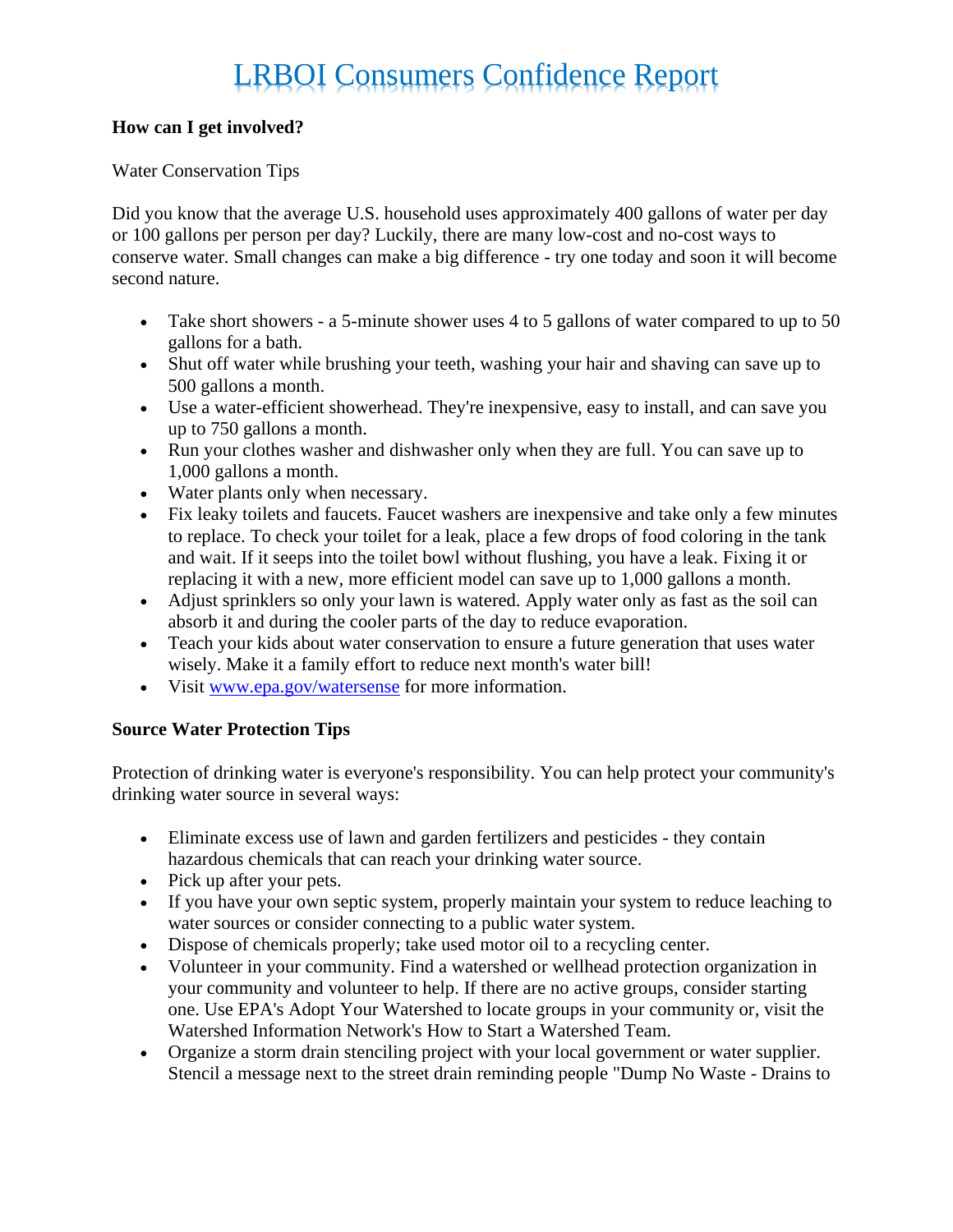River" or "Protect Your Water." Produce and distribute a flyer for households to remind residents that storm drains dump directly into your local water body.

#### **Other Information**

During the Covid-19 restrictions / stay at home orders, the Utility Department was and is still available 24/7/365. Emergency numbers are posted at the utility infrastructure maintained by the utility. Staff alternated needed tasks to maintain the systems owned by LRBOI to provide clean potable water and sewer collection and treatment.

#### **Monitoring and reporting of compliance data violations**

In May 2019 we did test for Inorganic Contaminants but did not send the results to Region 5 EPA prior to the end of the compliance period of December 2019. This is a Tier 3 violation which required a public notice and resample in 2020.

We resampled in 2020. Samples were taken  $3/4/2020$  and submitted to Region 5 EPA along with the results from 4/18/2020.

We are currently in compliance!

#### **Additional Information for Lead**

If present, elevated levels of lead can cause serious health problems, especially for pregnant women and young children. Lead in drinking water is primarily from materials and components associated with service lines and home plumbing. Little River Band of Ottawa Indians is responsible for providing high quality drinking water but cannot control the variety of materials used in plumbing components. When your water has been sitting for several hours, you can minimize the potential for lead exposure by flushing your tap for 30 seconds to 2 minutes before using water for drinking or cooking. If you are concerned about lead in your water, you may wish to have your water tested. Information on lead in drinking water, testing methods, and steps you can take to minimize exposure is available from the Safe Drinking Water Hotline or at http://www.epa.gov/safewater/lead.

### **Water Quality Data Table**

In order to ensure that tap water is safe to drink, EPA prescribes regulations which limit the amount of contaminants in water provided by public water systems. The table below lists all of the drinking water contaminants that we detected during the calendar year of this report, unless otherwise noted. Although many more contaminants were tested, only those substances listed below were found in your water. All sources of drinking water contain some naturally occurring contaminants. At low levels, these substances are generally not harmful in our drinking water. Removing all contaminants would be extremely expensive, and in most cases, would not provide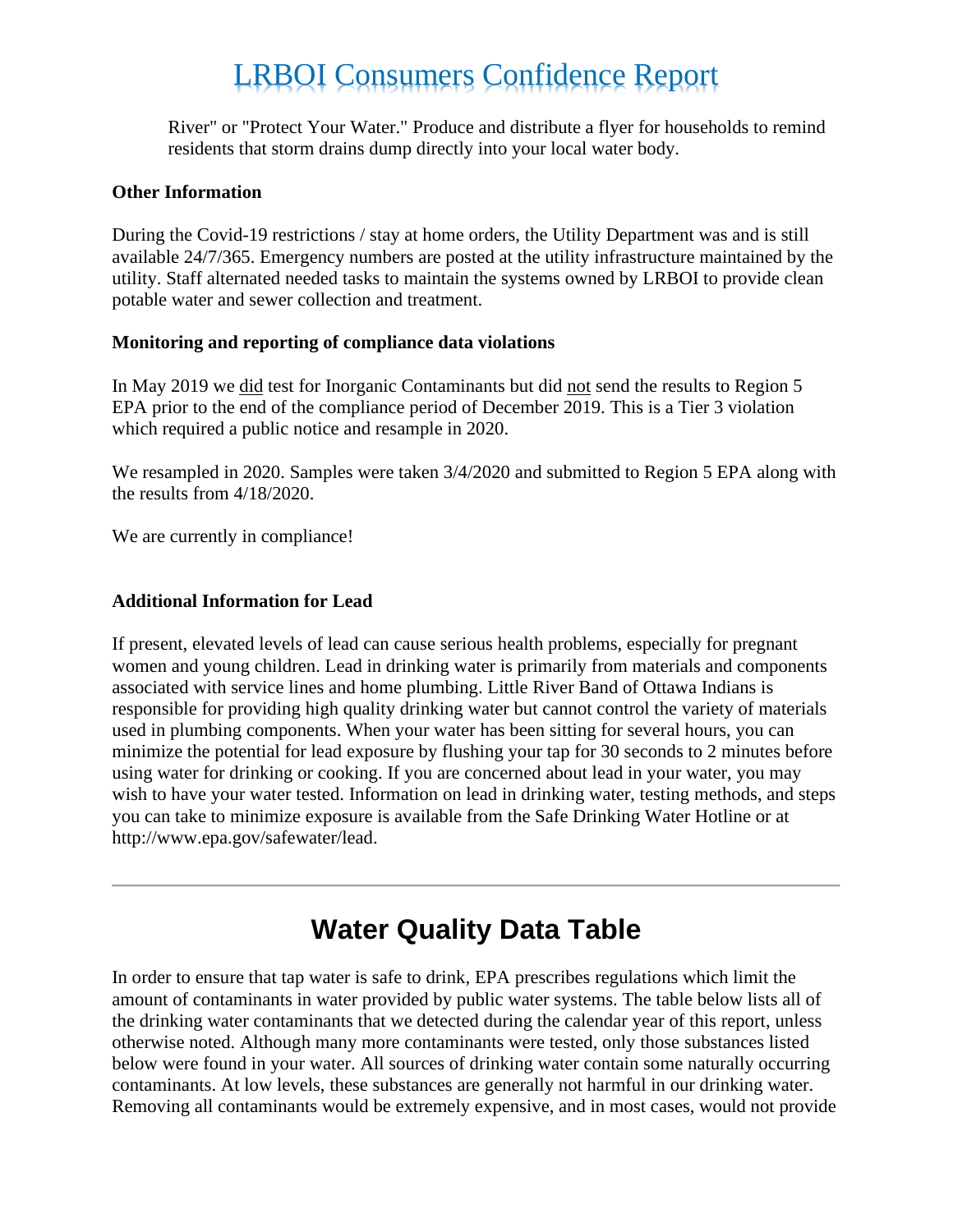increased protection of public health. A few naturally occurring minerals may actually improve the taste of drinking water and have nutritional value at low levels. The EPA or the State requires us to monitor for certain contaminants less than once per year because the concentrations of these contaminants do not vary significantly from year to year, or the system is not considered vulnerable to this type of contamination. As such, some of our data, though representative, may be more than one year old. In this table you will find terms and abbreviations that might not be familiar to you. To help you better understand these terms, we have provided the definitions below the table.

| <b>Contaminants</b>                                                                                               | <b>MCLG</b><br>or | MCL,<br>TT, or<br><b>MRDLG MRDL</b> |  | <b>Detect</b><br>in<br>Your<br><b>Water</b> |           | Range                        | <b>Sample</b><br><b>Date</b>        | <b>Violation</b>     |  | <b>Typical Source</b>                                                                                |  |  |
|-------------------------------------------------------------------------------------------------------------------|-------------------|-------------------------------------|--|---------------------------------------------|-----------|------------------------------|-------------------------------------|----------------------|--|------------------------------------------------------------------------------------------------------|--|--|
| <b>Disinfectants &amp; Disinfection By-Products</b>                                                               |                   |                                     |  |                                             |           |                              |                                     |                      |  |                                                                                                      |  |  |
| (There is convincing evidence that addition of a disinfectant is necessary for control of microbial contaminants) |                   |                                     |  |                                             |           |                              |                                     |                      |  |                                                                                                      |  |  |
| Halo-acetic<br>Acids (HAA5)<br>(ppb)                                                                              | NA<br>60          |                                     |  | 13.4                                        | <b>NA</b> | NA                           | 2019                                | No                   |  | By-product of drinking<br>water chlorination                                                         |  |  |
| <b>TTHMs</b> [Total<br>Trihalomethanes]<br>(ppb)                                                                  | <b>NA</b>         | 80                                  |  | 10                                          | <b>NA</b> | <b>NA</b>                    | 2019                                | N <sub>o</sub>       |  | By-product of drinking<br>water disinfection                                                         |  |  |
| <b>Inorganic Contaminants</b>                                                                                     |                   |                                     |  |                                             |           |                              |                                     |                      |  |                                                                                                      |  |  |
| <b>Nitrate</b><br>[measured as<br>Nitrogen] (ppm)                                                                 | 10                | 10                                  |  | 1.0<br>Each<br>Well                         | N/A       | N/A                          | 2019                                | No                   |  | Runoff from fertilizer use;<br>Leaching from septic tanks,<br>sewage; Erosion of natural<br>deposits |  |  |
| <b>Contaminants</b>                                                                                               |                   | <b>MCLG</b> AL                      |  | Detect in<br>Your<br>Water                  |           | <b>Sample</b><br><b>Date</b> | # Samples<br><b>Exceeding</b><br>AL | <b>Exceeds</b><br>AL |  | <b>Typical Source</b>                                                                                |  |  |
| <b>Inorganic Contaminants</b>                                                                                     |                   |                                     |  |                                             |           |                              |                                     |                      |  |                                                                                                      |  |  |
| Copper - action level at<br>consumer taps (ppm)                                                                   |                   | 1.3<br>1.3                          |  | 0.43                                        |           | 2019                         | $\theta$                            | N <sub>o</sub>       |  | Corrosion of household<br>plumbing systems; Erosion of<br>natural deposits                           |  |  |
| <b>Inorganic Contaminants</b>                                                                                     |                   |                                     |  |                                             |           |                              |                                     |                      |  |                                                                                                      |  |  |
| Lead - action level at<br>consumer taps (ppb)                                                                     |                   | $\theta$<br>15                      |  | 0.006                                       |           | 2019                         | $\overline{2}$                      | N <sub>o</sub>       |  | Corrosion of household<br>plumbing systems; Erosion of<br>natural deposits                           |  |  |

| <b>Unit Descriptions</b> |                                                             |  |  |  |  |
|--------------------------|-------------------------------------------------------------|--|--|--|--|
| <b>Term</b>              | <b>Definition</b>                                           |  |  |  |  |
| ppm                      | ppm: parts per million, or milligrams per liter (mg/L)      |  |  |  |  |
| ppb                      | ppb: parts per billion, or micrograms per liter $(\mu g/L)$ |  |  |  |  |
| NA                       | NA: not applicable                                          |  |  |  |  |